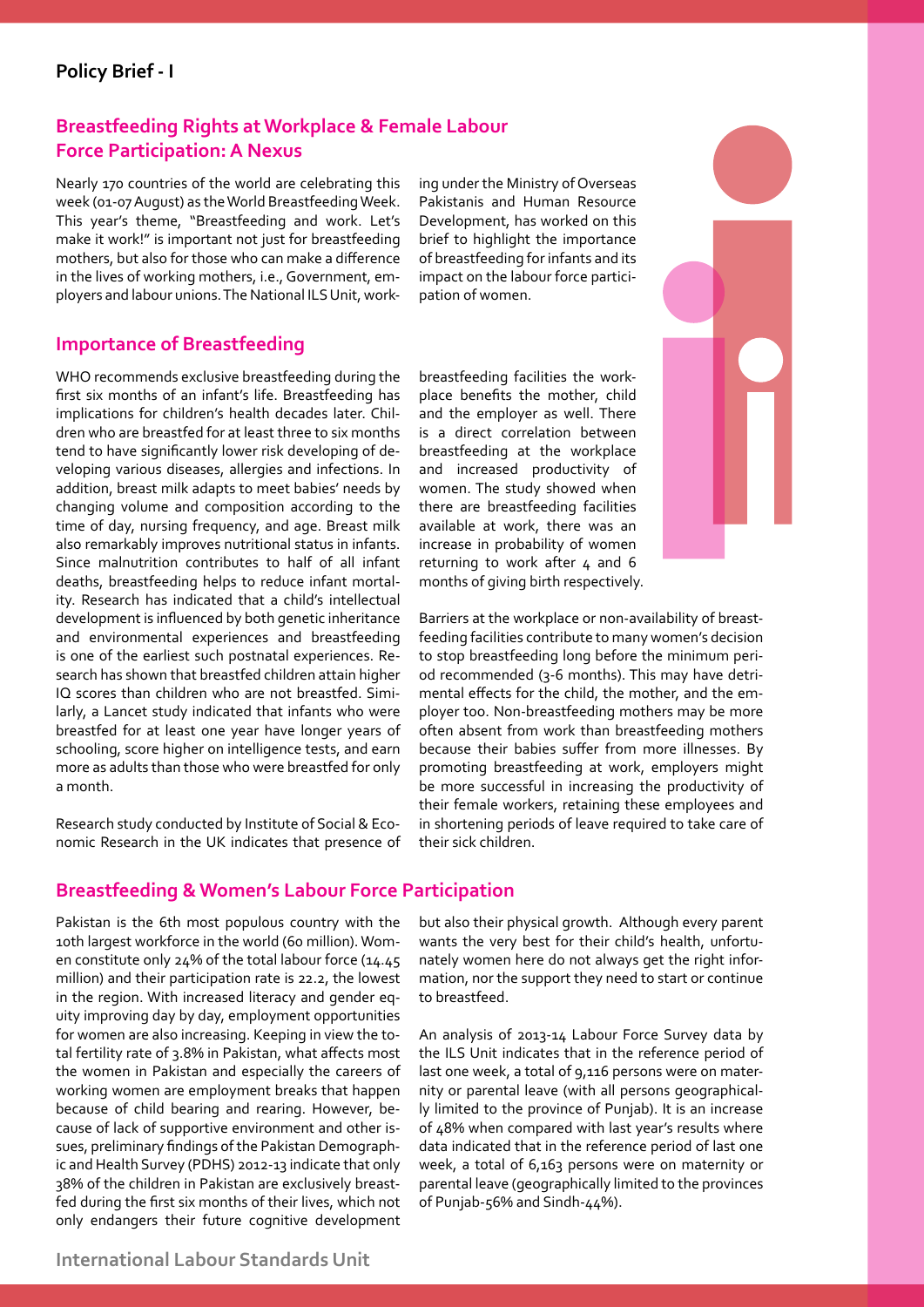A Save the Children report shows that despite the increase in female labor force participation, little attention is being paid to workplace nursing support programmes for working mothers who breastfeed. Working mothers find it difficult to continue their breastfeeding, due to the lack of supportive measures at workplaces, non-availability of space to express breast milk or nurse infants, lack of breastfeeding breaks, lack of flexibility in duty hours and employers' support towards breastfeeding. This ultimately leads to discontinuation of breastfeeding among working mothers. The legally mandated duration of maternity leave in Pakistan is 12 weeks, with six-week pre-natal and six-week post-natal leave. Since a woman worker has to report back to work on completion of six weeks after delivery and there is no supportive legislation/institutional framework for nursing mothers, women substitute bottled milk for breast milk much earlier than WHO advised limit of 6 months.

The Innocenti Declaration of 1990, signed by the WHO/ UNICEF policymakers' meeting on "Breastfeeding in the 1990s: A Global Initiative" with representation from Pakistan, asked among other things for "enactment of imaginative legislation protecting the breastfeeding rights of working women and establish means for its enforcement". However, even after 25 years, no legislation has been adopted to protect the nursing rights of working mothers and they are made to choose between employment and a child with lower intellectual growth & higher chances of under-five mortality.

# 66 There is no finer investment for any community than putting (mothers') milk into babies. **22**

# ~ *Winston Churchill*

#### **Relevant Legislative Provisions**

- Factories Act, 1934
- Punjab Shops & Establishments Ordinance, 1969
- Punjab Protection and Promotion of Breast-Feeding and Child Nutrition Act, 2014
- Sindh Protection and Promotion of Breast-Feeding and Child Nutrition Act, 2013
- Khyber Pakhtunkhwa Protection and Promotion of Breast-Feeding and Child Nutrition Act, 2014
- Balochistan Protection and Promotion of Breast-Feeding and Child Nutrition Act, 2014

Although all the Provincial Acts on Protection and Promotion of Breastfeeding and Child Nutrition talk about protection and promotion of breastfeeding among infants and young children, no concrete steps have been taken by any of the Provincial Governments to promote breastfeeding among working mothers. It is ironical that, on the one hand, we want to increase female labour force participation, while on the other hand, the supportive environment which can enable working mothers to maintain their employment is lacking. Paid breastfeeding/nursing breaks are imperative not only for child's health and development, as it reduces child mortality rate, but also needed for improving the employment and retention rates for employed women.

Breastfeeding is the basic right of every child and is guaranteed under the Islamic law as well as above mentioned breastfeeding and child nutrition laws. However, the supportive legal regime requiring employer to provide breastfeeding/nursing breaks to new mothers as well as the institutional mechanism is lacking. The Factories Act allows the Provincial Governments to make rules for establishing day care rooms for workers' children (under the age of six years) in a factory employing fifty or more workers. Similar provisions on establishment of day care centers for workers' children are found in Punjab Shops & Establishments Ordinance, 1969 which requires every establishment employing at least twenty five women workers to "reserve a suitable daycare room for under-six years' old children of the women". Although both the above labour laws provide for making of rules on establishment of day care centers, however no rules have been made in this regard. Moreover, the current labour laws don't talk about the number and duration of breastfeeding breaks. As indicated in the comparative table on South Asia, only Sri Lanka has enacted the supportive legislation in this regard.